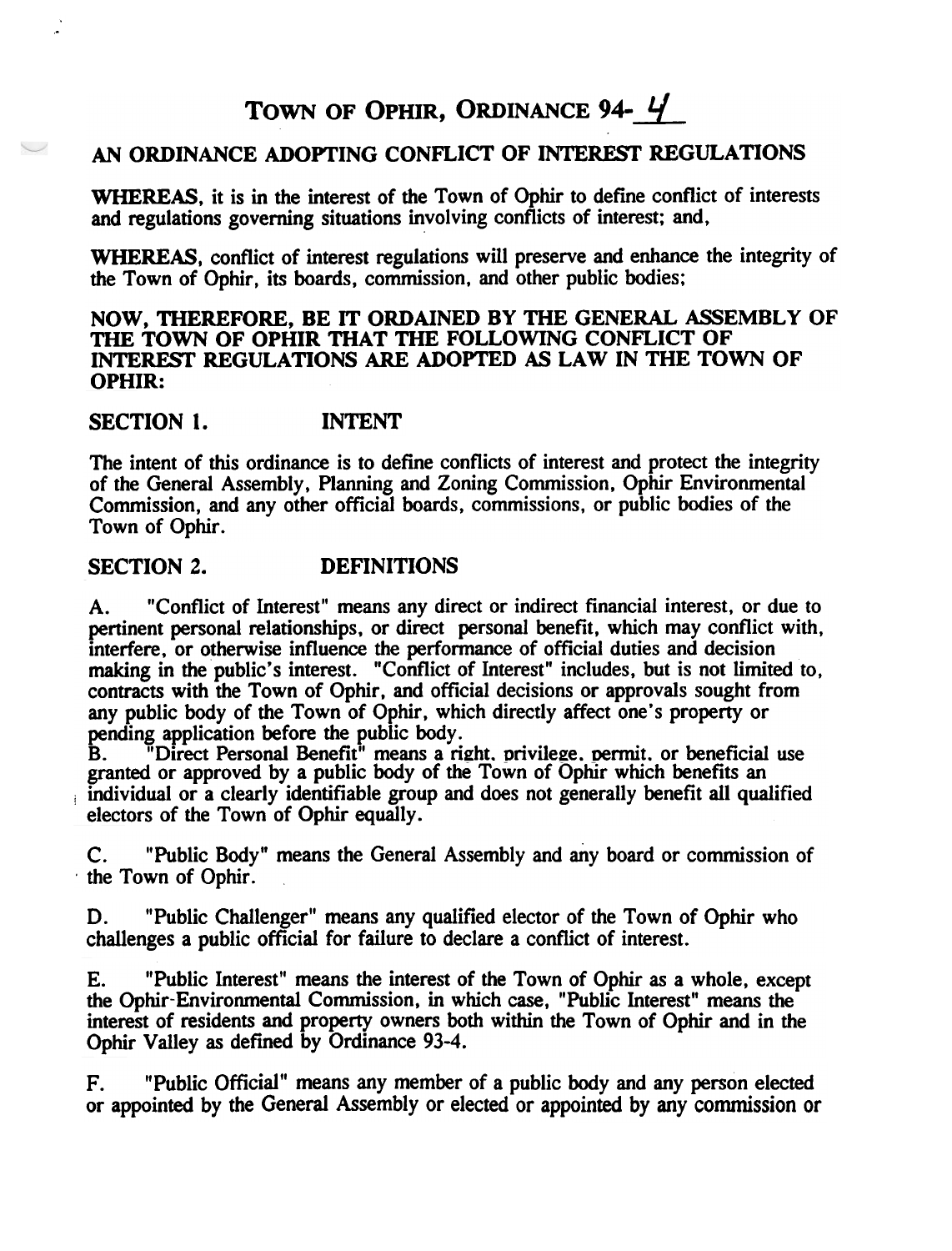board of the Town of Ophir.

G. "Significant Conflict of Interest" means an issue before the General Assembly which directly benefits a clearly identifiable group of qualified electors. A significant conflict of interest is deemed to exist when five or more public officials are disqualified from voting due to conflict of interests.

## SECTION 3. DECLARATION REQUIRED

In the event that a public official has a conflict of interest. he or she shall declare such conflict publicly to the public body of which he or she is a voting member. In the event that any public official is aware that he or she could be construed as having a conflict of interest. he or she shall disclose such interest to the public body of which he or she is a member.

# SECTION 4. DISQUALIFICATION FROM VOTING

The declaration of a conflict of interest with respect to an agenda item shall disqualify the public official from voting on that agenda item. The public official shall also be prohibited from voting on any motions directly arising out of the discussions. The disqualification of a public official shall not preclude establishment of a quorum.

## SECTION 5. DETERMINATION OF CONFLICT OF INTEREST

In the event that any public official is unsure that a conflict of interest exists or if a public challenger challenges the public official for failure to declare a conflict of interest. such official or public challenger shall declare the possibility of a conflict of interest to the public body of which the public official is a member. The public body shall. at that time. hear all available facts. statements from public challengers and a statement from the public official whose interest is in question. The public body shall make a determination of whether a conflict of interest exists by a majority vote. The member whose interest is to be determined shall not be allowed to vote on the determination. The decision of the public body shall be final.

### SECTION 6. SPECIAL ELECTION

A special election shall be called by the General Assembly to decide issues which are deemed to involve significant conflict of interests. The General Assembly may declare an issue to involve significant conflict of interests by majority vote.

### SECTION 7. GUIDELINES

A. Public officials should avoid any conflicts of interest or the appearance of conflicts of interest. Public officials shall strive to resolve all actual and potential conflicts of interest in an open and honest manner before the public body on which the official sits in order to maintain and uphold the integrity of the public body. Elected or appointed officials shall disclose any apparent or potential conflicts of interest prior to the election or appointment, or prior to accepting the position.